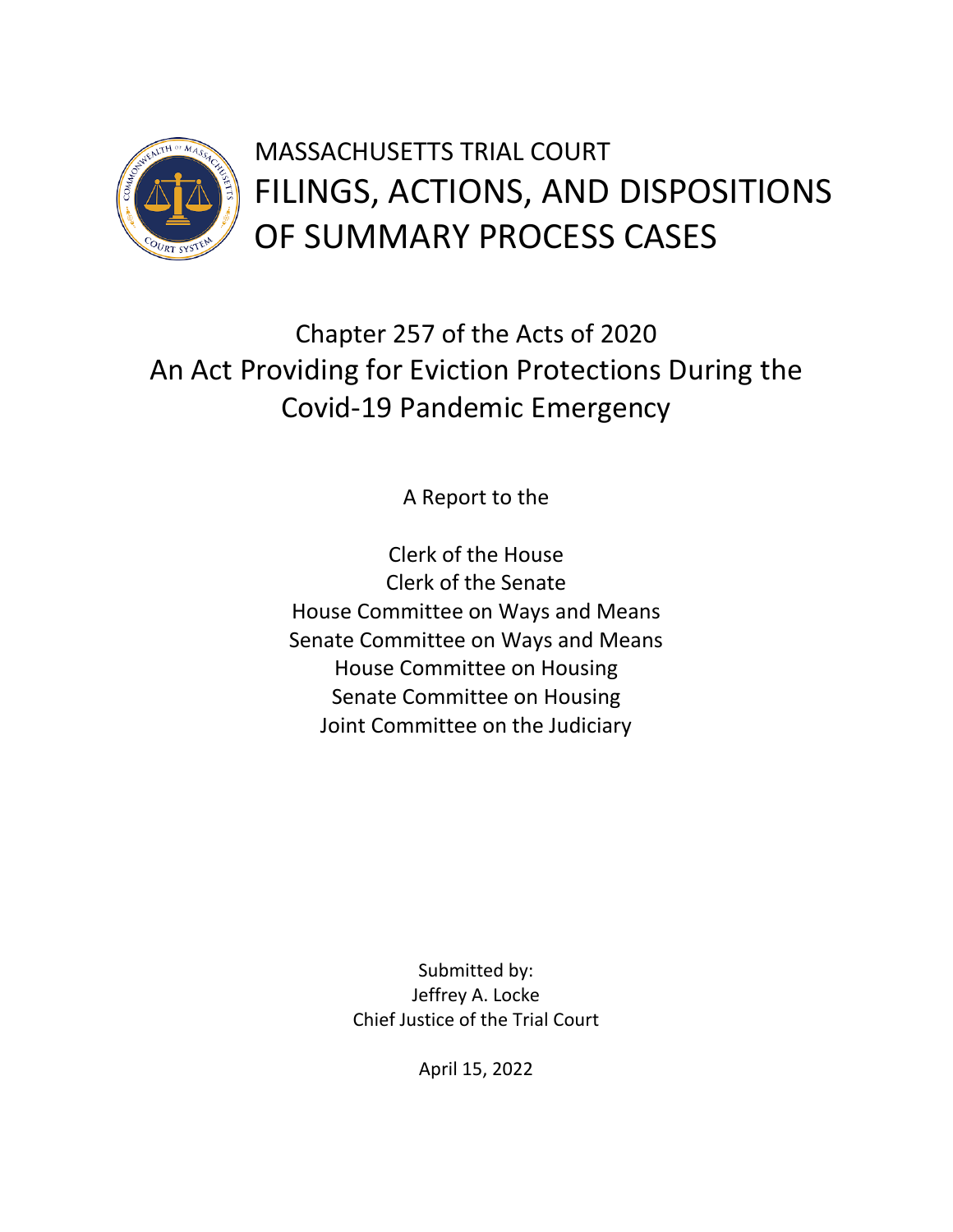#### **Monthly Report to Support the Implementation of Chapter 257 of the Acts of 2020 An Act Providing for Eviction Protections During the COVID-19 Pandemic Emergency**

#### **I. INTRODUCTION**

This report was prepared to comply with Section 2(c) of Chapter 257 of the Acts of 2020 "An Act Providing for Eviction Protections During the COVID-19 Pandemic Emergency."

This monthly report summarizes the reporting requirements made by the legislation and presents summary statistics on eviction filings, actions, and dispositions from December 2020 through March 2022.

- Page 2: The number of actions for summary process entered and filed with each court having jurisdiction over an action for summary process.
- Page 3: The number of default judgments entered, delineated by the reason for the summary process filing.
- Page 4: The number of executions for possessions orders granted, delineated by the reason for the summary process filing.
- Page 5: The number of continuances requested and granted due to pending applications for short-term emergency rental assistance pursuant to subsection (b).
- Page 6: The number of stays issued due to pending applications for short-term emergency rental assistance pursuant to subsection (b).
- Page 7: The average length of a continuance and stay granted under said subsection (b).
- Page 8: The number of stays requested, granted or denied pursuant to sections 9 and 10 of chapter 239 of the General Laws.
- Page 9: The number of landlords and tenants participating in pre-trial mediation, and to the extent practicable, the outcome of each mediation.
- Page 10: The number of landlords and tenants receiving legal representation and legal services through on-site court diversion and support resources.

Other relevant information pertaining to the eviction diversion initiative can be found at: [https://public.tableau.com/profile/drap4687.](https://public.tableau.com/profile/drap4687) 

It is important to note that the Trial Court is in the process of configuring, implementing, and training on new procedures and business practices in MassCourts to accurately record continuances and stays due to pending applications for short-term emergency rental assistance. Figures reflect these new docketing procedures that went into effect on February 5th, 2021.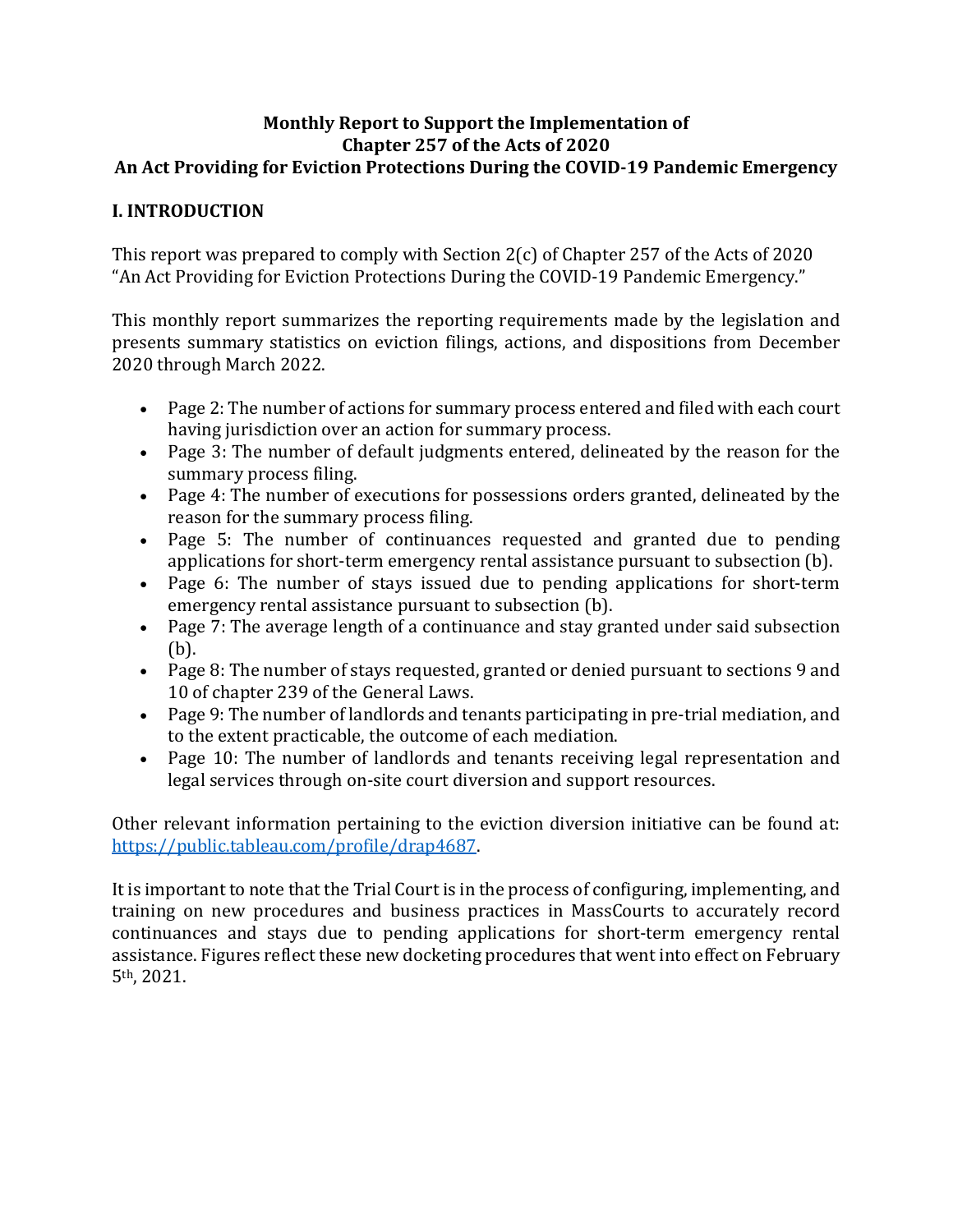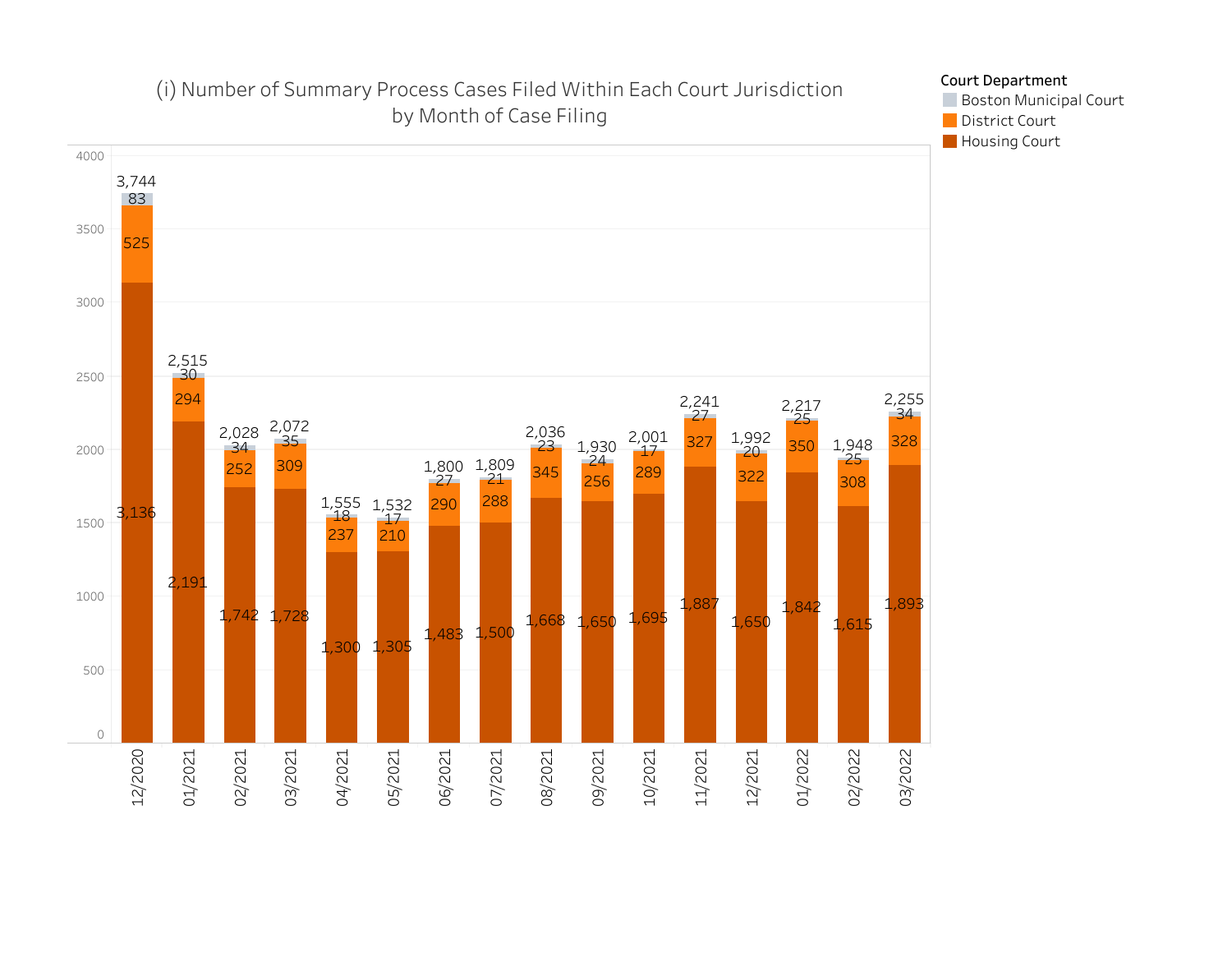

# (ii) Number of Default Judgments by Summary Process Action/Type

\*Figures reflect the last default judgment entered where there is no subsequent entry of vacated default judgment on summary process cases filed in Municipal/District Court or Housing Court. Pursuant to Departmental Standing Orders, defaults judgments may enter during a Tier-1 or Tier-2 event on a Housing Court non-payment of rent case or a Municipal/District Court residential eviction case.

For Boston Municipal and District Court, residential eviction cases include a small proportion of cases based on grounds other than non-payment of rent.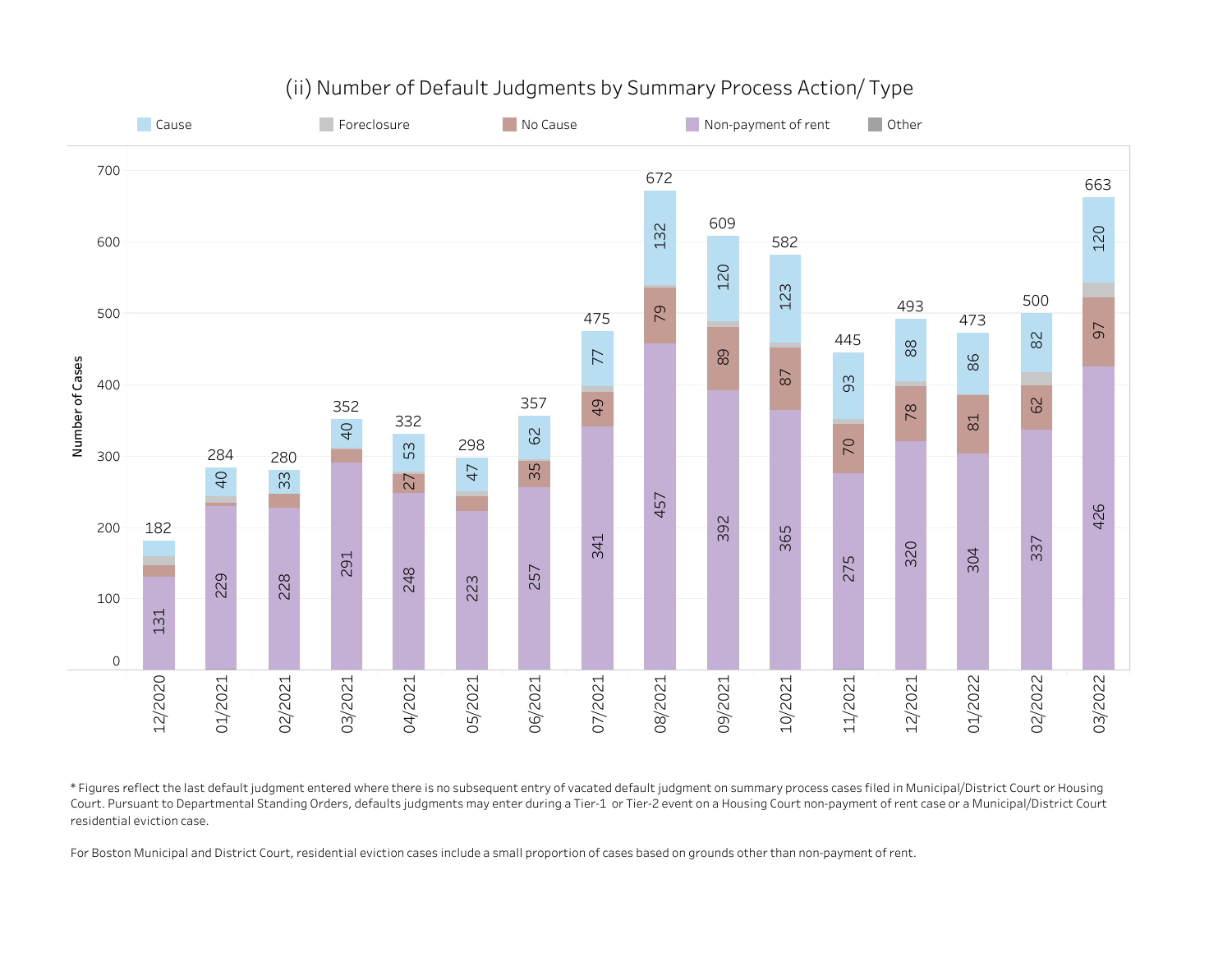# (iii) Number of Executions Issued for Possession and/or Money Judgment by Summary Process Action/ Type



\*Figures reflect the last execution issued for possession and/or money judgment on summary process cases filed in Municipal/District Court or Housing Court. For Boston Municipal and District Court, residential eviction cases include a small proportion of cases based on grounds other than non-payment of rent.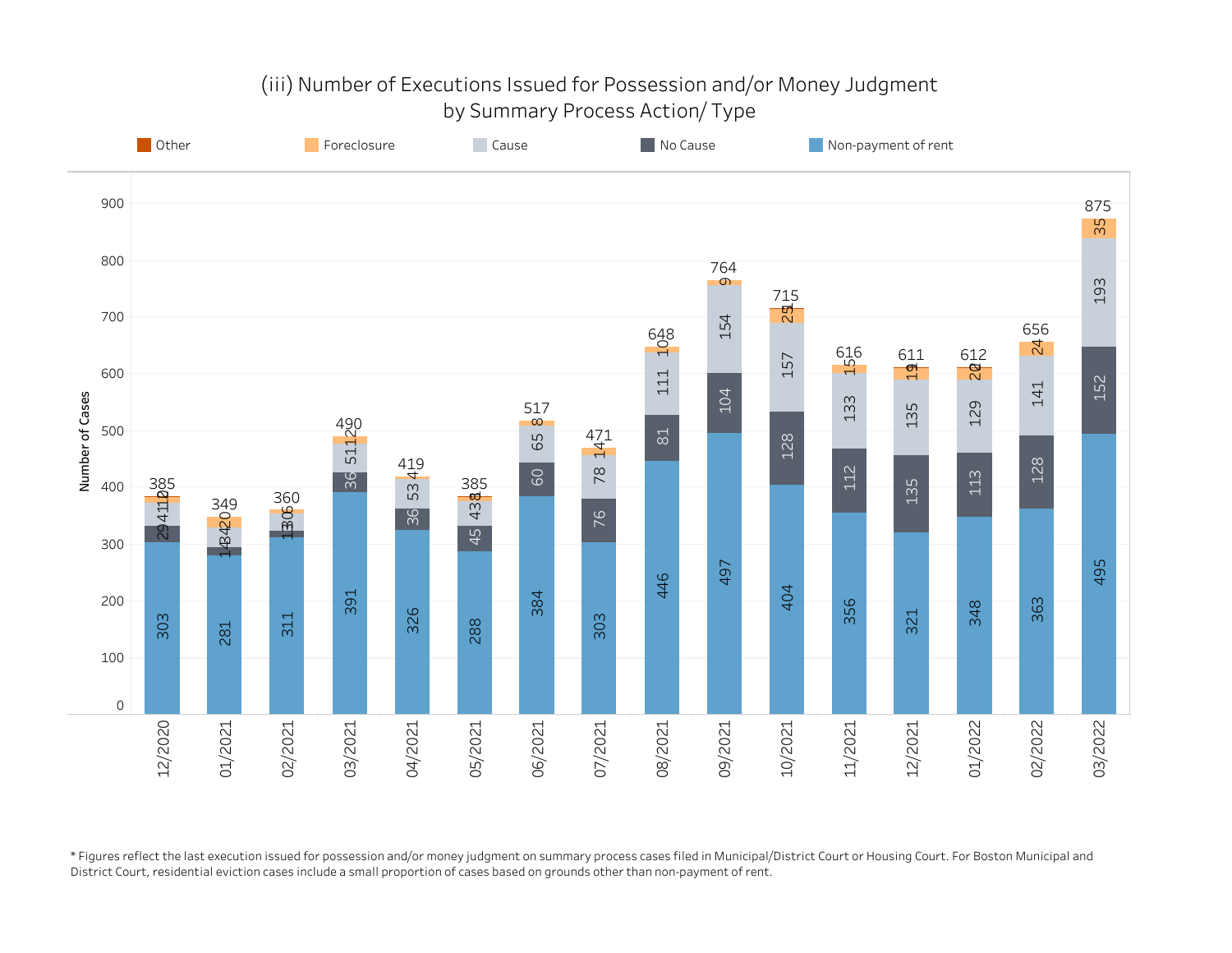#### (iv) Number of continuances requested and granted due to pending applications for short-term emergency rental assistance pursuant to subsection (b)



Number of Continuances, Granted or Denied\*

Number of Continuances Requested\*



\*Figures reflect continuances requested, granted or denied, for any matter. The category, unknown/ not available, reflects cases where a hearing for continuance was scheduled, but not yet heard or entered into MassCourts at the time of data reporting. Data includes retroactive continuances on non-payment of rent cases filed in the Municipal/District Court or Housing Court. For Boston Municipal and District Court, residential eviction cases include a small proportion of cases based on grounds other than non-payment of rent. Note: The Trial Court is in the process of configuring, implementing, and training on new procedures and business practices in MassCourts to accurately record continuances due to pending applications for short-term emergency rental assistance. These new docketing procedures went into effect on February 5, 2021.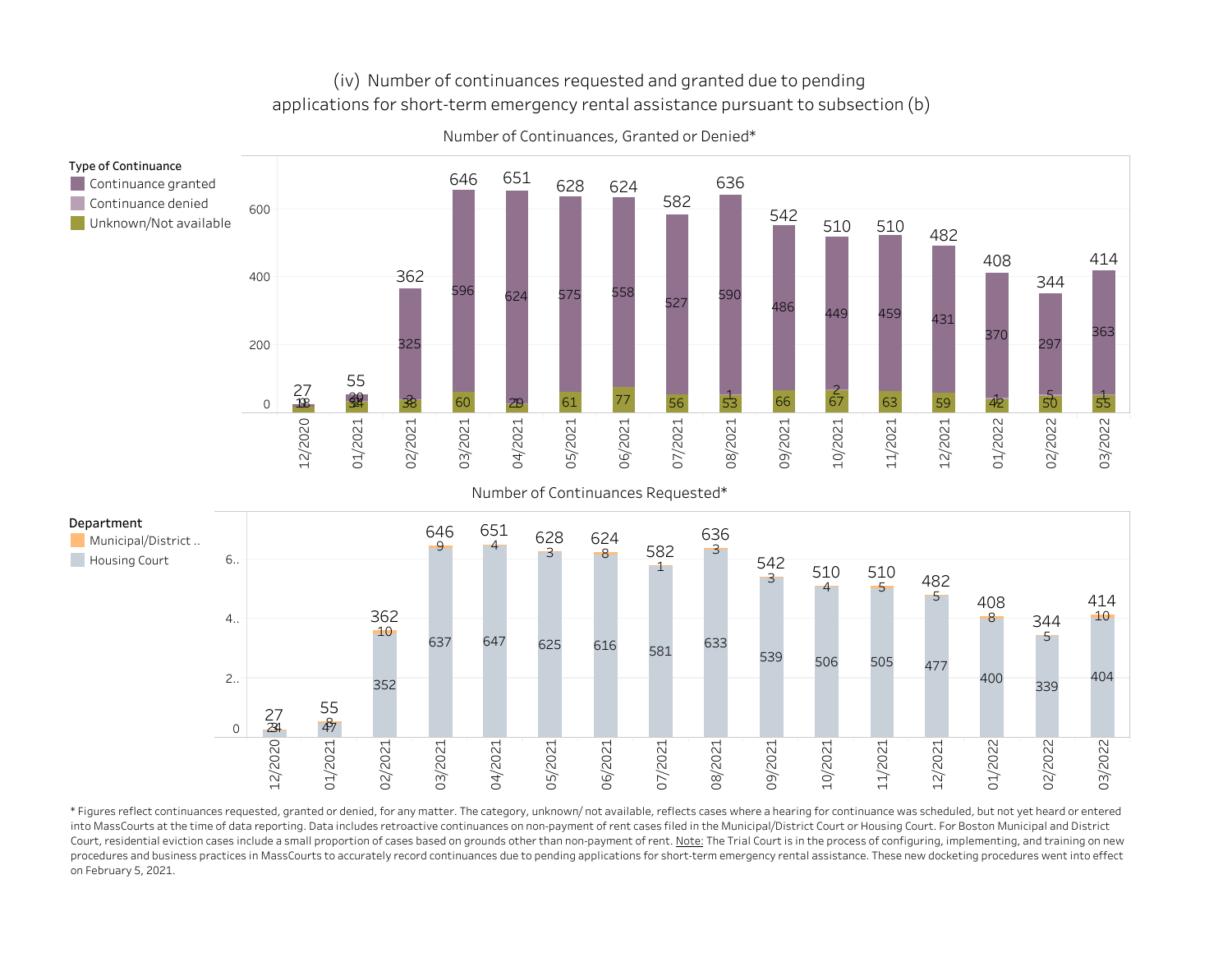(v) Number of stays issued due to pending applications for short-term emergency rental assistance pursuant to subsection (b)



\*Figuresreflectcaseswithastayissuedonnon-paymentofrentcasesfiledintheMunicipal/DistrictCourtorHousingCourt.Dataisretroactiveandreflectsaneventoutcomeof"dueto pending applications for short-term emergency rental assistance." For information regarding any type of stay issued, visit page eight of this report. For Boston Municipal and District Court, residential eviction cases include a small proportion of cases based on grounds other than non-payment of rent.

Note: The Trial Court is in the process of configuring, implementing, and training on new procedures and business practices in MassCourts to accurately record stays due to pending applications for short-term emergency rental assistance. These new docketing procedures went into effect on February 5, 2021.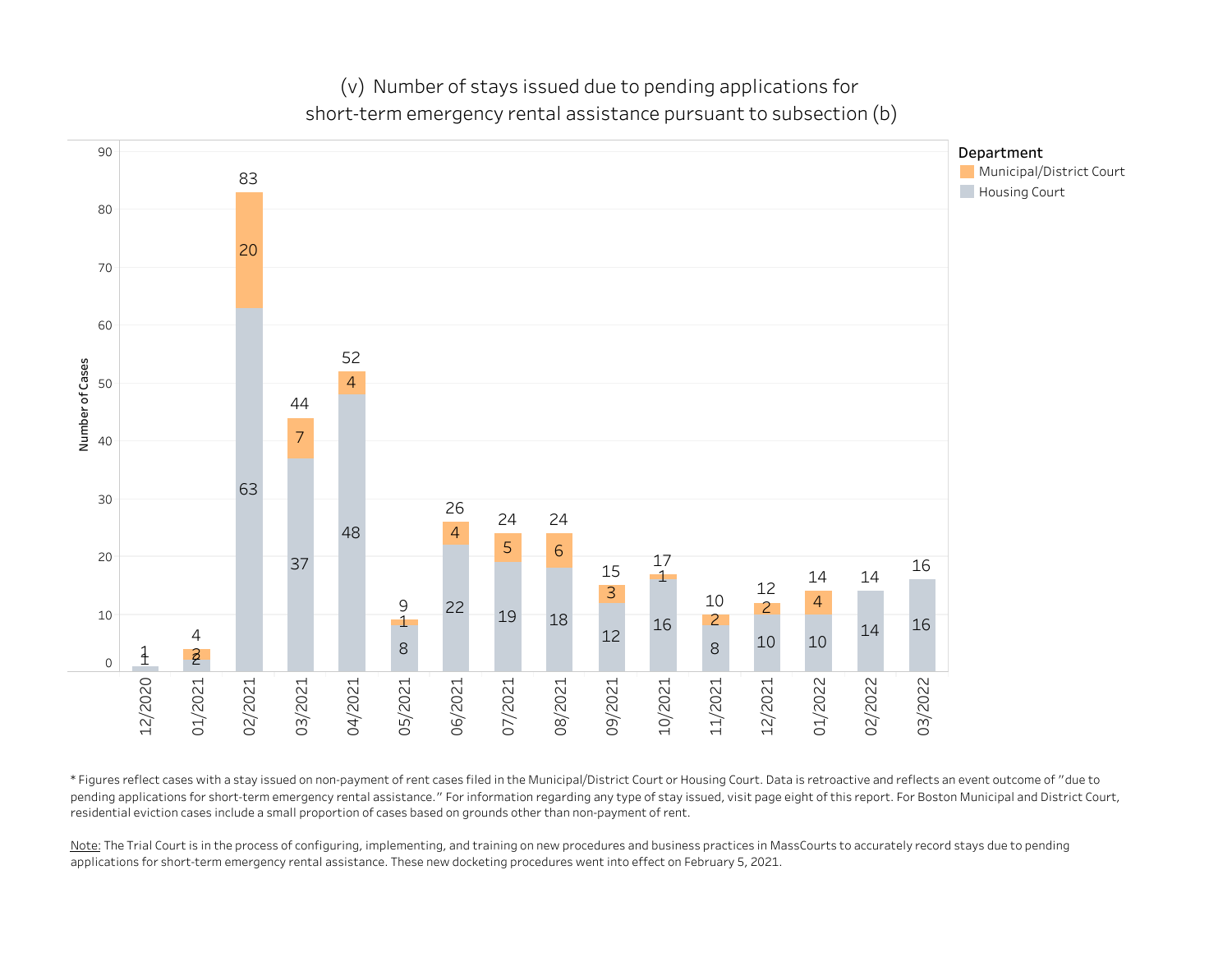## (vi) Average length of a continuance and stay granted under said subsection (b)



\*Figures reflect the first stay issued or continuance granted on non-payment of rent cases filed in Municipal/District Court or Housing Court. Data is retroactive and reflects an event outcome of "due to pending applications for short-term emergency rental assistance." The average length of time is the sum of the total length of time over the total number of cases. For Boston Municipal and District Court, residential eviction cases include a small proportion of cases based on grounds other than non-payment of rent.

Note: The Trial Court is in the process of configuring, implementing, and training on new procedures and business practices in MassCourts to accurately record stays and continuances due to pending applications for short-term emergency rental assistance. These new docketing procedures went into effect on February 5th.

### Stays Issued

Continuance granted Stay issued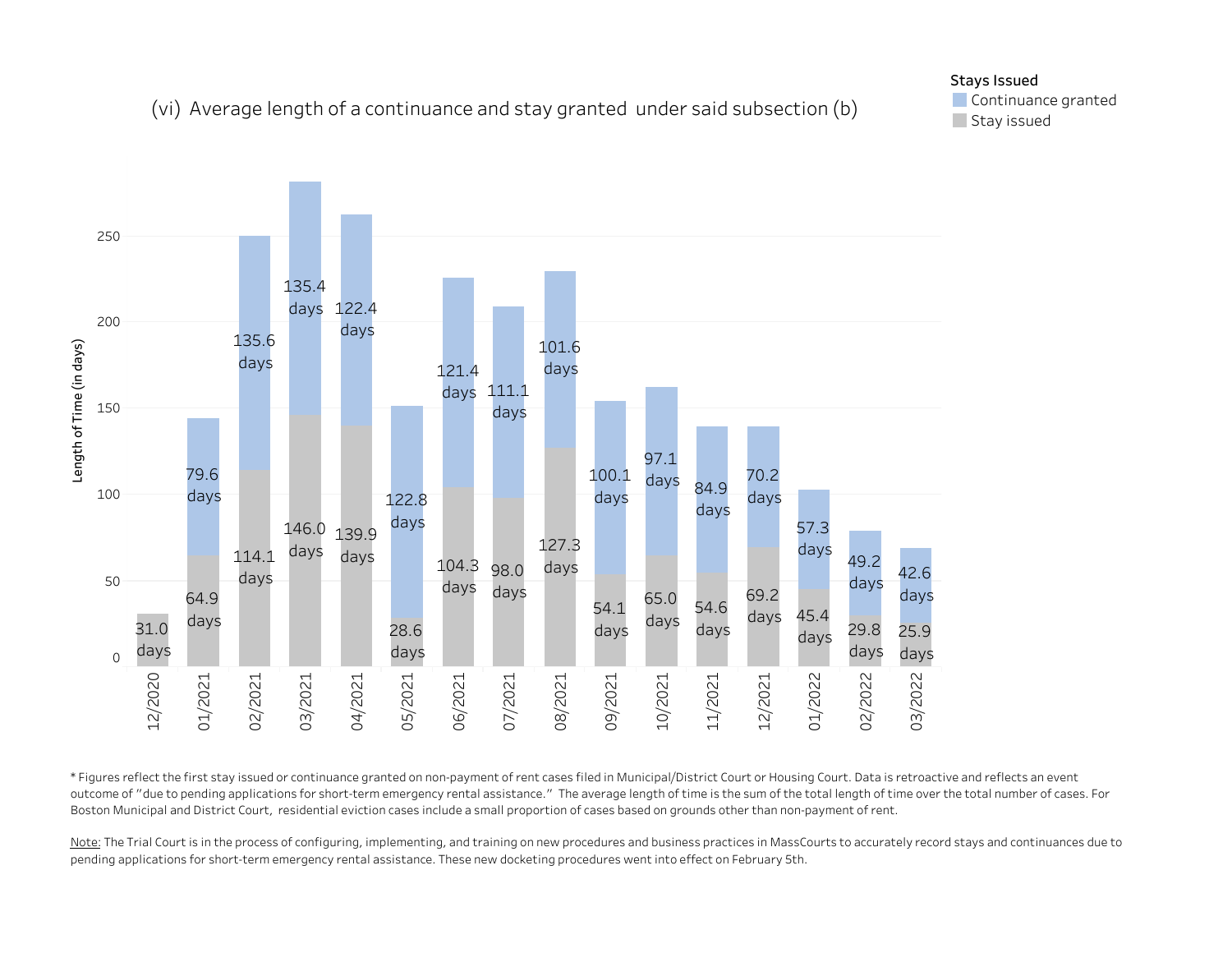# (vii) Number of stays requested, granted or denied pursuant to sections 9 and 10 of chapter 239 of the General Laws



Number of Stays Granted or Denied\*

\*Figures reflect stays requested, granted or denied, on any matter. Data is retroactive and reflects stays on non-payment of rent cases filed in the Municipal/District Court or Housing Court. For Boston Municipal and District Court, residential eviction cases include a small proportion of cases based on grounds other than non-payment of rent.

Note: The Trial Court is in the process of configuring, implementing, and training on new procedures and business practices in MassCourts to accurately record stays due to pending applications for short-term emergency rental assistance. These new docketing procedures went into effect on February 5th.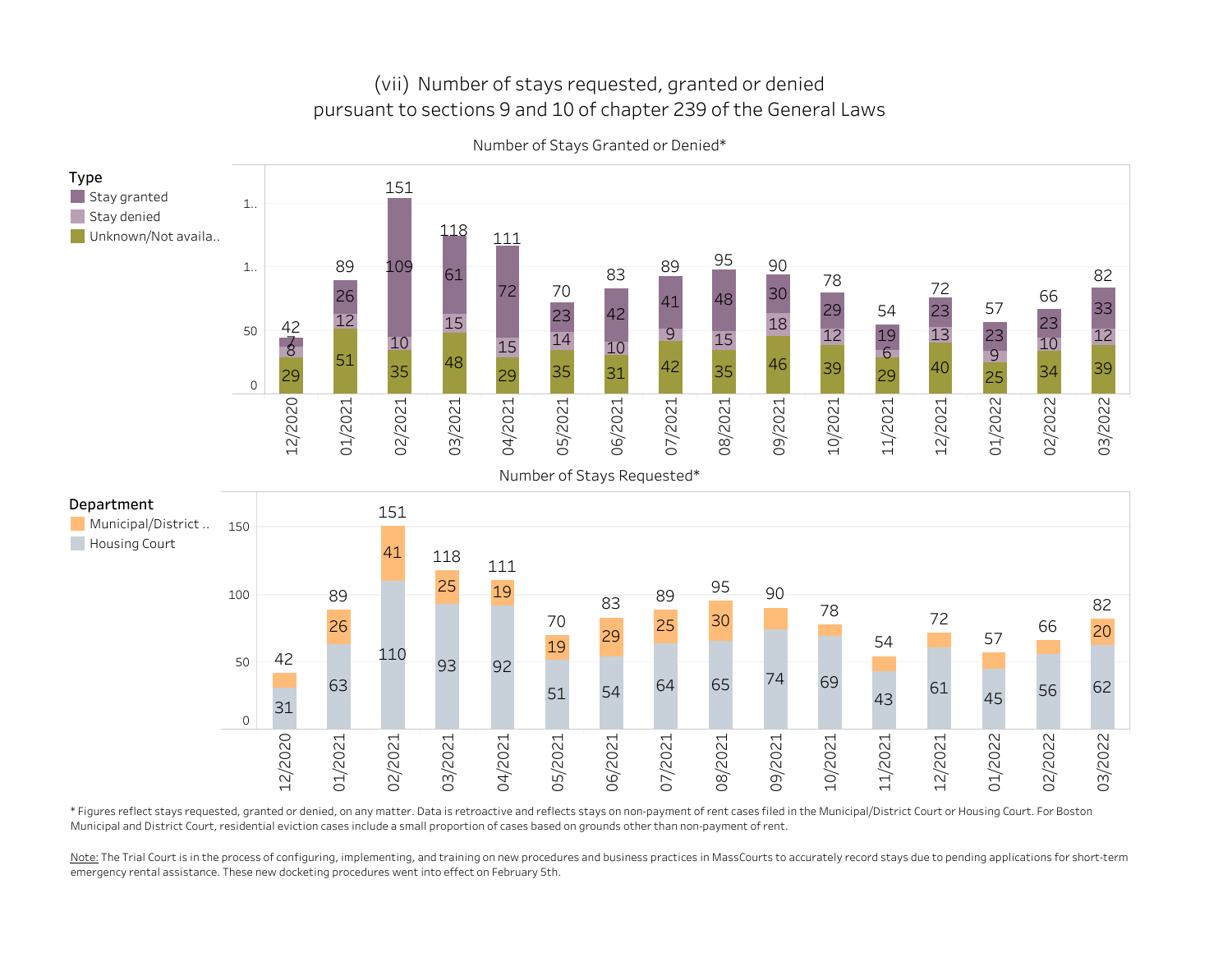# (viii) Number of landlords and tenants participating in pre-trial mediation and, to the extent practicable, the outcome of each mediation



\*Figures reflect the last mediation outcome entered on non-payment of rent cases filed in Municipal/District Court or Housing Court. Data is retroactive. For Boston Municipal and District Court, residential eviction cases include a small proportion of cases based on grounds other than non-payment of rent.